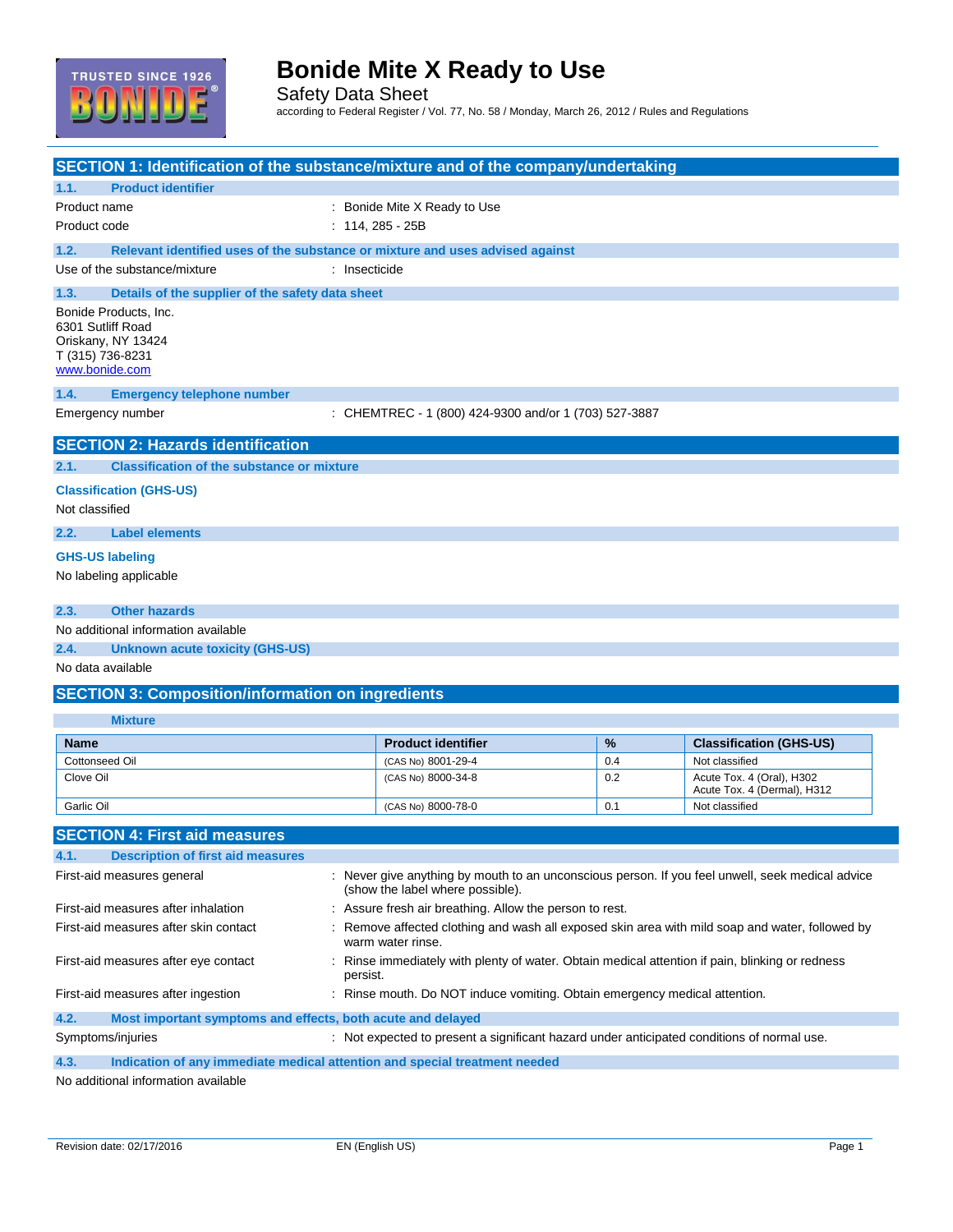Safety Data Sheet

according to Federal Register / Vol. 77, No. 58 / Monday, March 26, 2012 / Rules and Regulations

| <b>SECTION 5: Firefighting measures</b>                                     |                                                                                                                                                   |
|-----------------------------------------------------------------------------|---------------------------------------------------------------------------------------------------------------------------------------------------|
| <b>Extinguishing media</b><br>5.1.                                          |                                                                                                                                                   |
| Suitable extinguishing media                                                | : Foam. Dry powder. Carbon dioxide. Water spray. Sand.                                                                                            |
| Unsuitable extinguishing media                                              | : Do not use a heavy water stream.                                                                                                                |
| 5.2.<br>Special hazards arising from the substance or mixture               |                                                                                                                                                   |
| No additional information available                                         |                                                                                                                                                   |
| 5.3.<br><b>Advice for firefighters</b>                                      |                                                                                                                                                   |
| Firefighting instructions                                                   | : Evacuate area. Use water spray or fog for cooling exposed containers. Exercise caution when                                                     |
|                                                                             | fighting any chemical fire.                                                                                                                       |
| Protection during firefighting                                              | : Do not enter fire area without proper protective equipment, including respiratory protection.                                                   |
| <b>SECTION 6: Accidental release measures</b>                               |                                                                                                                                                   |
| 6.1.<br>Personal precautions, protective equipment and emergency procedures |                                                                                                                                                   |
| 6.1.1.<br>For non-emergency personnel                                       |                                                                                                                                                   |
| <b>Emergency procedures</b>                                                 | : Evacuate unnecessary personnel.                                                                                                                 |
| 6.1.2.<br>For emergency responders                                          |                                                                                                                                                   |
| Protective equipment                                                        | : Equip cleanup crew with proper protection.                                                                                                      |
| <b>Emergency procedures</b>                                                 | : Ventilate area.                                                                                                                                 |
| 6.2.<br><b>Environmental precautions</b>                                    |                                                                                                                                                   |
| Prevent entry to sewers and public waters.                                  |                                                                                                                                                   |
|                                                                             |                                                                                                                                                   |
| 6.3.<br>Methods and material for containment and cleaning up                |                                                                                                                                                   |
| Methods for cleaning up                                                     | : Soak up spills with inert solids, such as clay or diatomaceous earth as soon as possible. Collect<br>spillage. Store away from other materials. |
| <b>Reference to other sections</b><br>6.4.                                  |                                                                                                                                                   |
| See Heading 8. Exposure controls and personal protection.                   |                                                                                                                                                   |
|                                                                             |                                                                                                                                                   |
| <b>SECTION 7: Handling and storage</b>                                      |                                                                                                                                                   |
| <b>Precautions for safe handling</b><br>7.1.                                |                                                                                                                                                   |
| Precautions for safe handling                                               | : Wash hands and other exposed areas with mild soap and water before eat, drink or smoke and<br>when leaving work.                                |
| 7.2.<br><b>Conditions for safe storage, including any incompatibilities</b> |                                                                                                                                                   |
| Storage conditions                                                          | : Store in original container. Keep container closed when not in use.                                                                             |
| Incompatible products                                                       | : Strong bases. Strong acids.                                                                                                                     |
| Incompatible materials                                                      | : Sources of ignition.                                                                                                                            |
| <b>Specific end use(s)</b><br>7.3.                                          |                                                                                                                                                   |
| No additional information available                                         |                                                                                                                                                   |
| <b>SECTION 8: Exposure controls/personal protection</b>                     |                                                                                                                                                   |
| <b>Control parameters</b><br>8.1.                                           |                                                                                                                                                   |
| No additional information available                                         |                                                                                                                                                   |
| 8.2.<br><b>Exposure controls</b>                                            |                                                                                                                                                   |
| Personal protective equipment                                               | : Avoid all unnecessary exposure.                                                                                                                 |
| Hand protection                                                             | : Wear protective gloves.                                                                                                                         |
| Eye protection                                                              | Chemical goggles or safety glasses.                                                                                                               |
| Respiratory protection                                                      | : Wear approved mask.                                                                                                                             |
| Other information                                                           | : When using, do not eat, drink or smoke.                                                                                                         |
| <b>SECTION 9: Physical and chemical properties</b>                          |                                                                                                                                                   |
| Information on basic physical and chemical properties<br>9.1.               |                                                                                                                                                   |
| Physical state                                                              | : Liquid                                                                                                                                          |
| Appearance<br>Color                                                         | : Clear white to tan liquid.<br>: White to tan.                                                                                                   |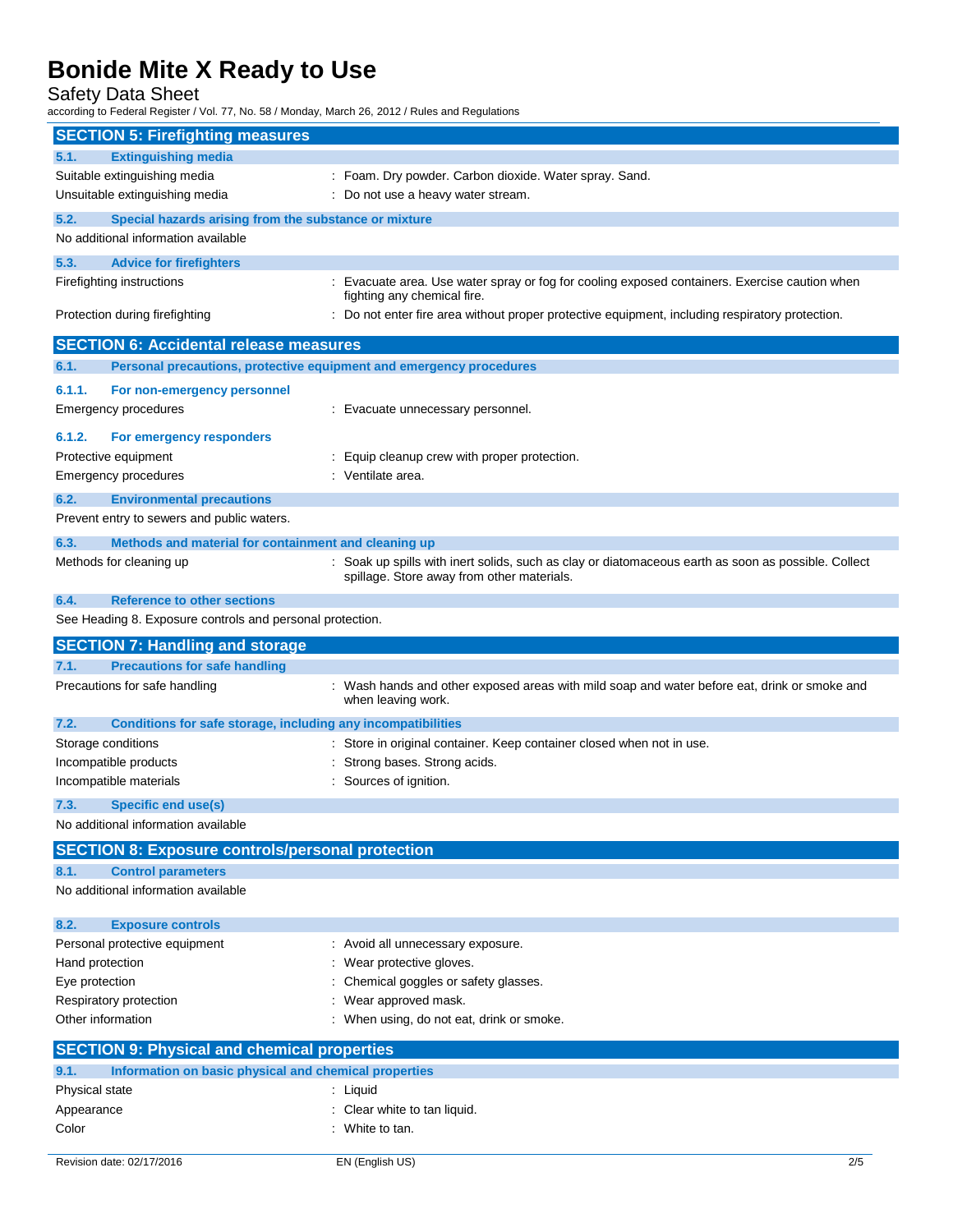Safety Data Sheet

according to Federal Register / Vol. 77, No. 58 / Monday, March 26, 2012 / Rules and Regulations

| Odor                                        | Slight Garlic.    |
|---------------------------------------------|-------------------|
| Odor threshold                              | No data available |
| рH                                          | $6.5 - 7.5$       |
| Relative evaporation rate (butyl acetate=1) | No data available |
| Melting point                               | No data available |
| Freezing point                              | No data available |
| Boiling point                               | >100 °C           |
| Flash point                                 | No data available |
| Self ignition temperature                   | No data available |
| Decomposition temperature                   | No data available |
| Flammability (solid, gas)                   | No data available |
| Vapor pressure                              | No data available |
| Relative vapor density at 20 °C             | No data available |
| Relative density                            | 0.99              |
| Solubility                                  | Soluble in water. |
| Log Pow                                     | No data available |
| Log Kow                                     | No data available |
| Viscosity, kinematic                        | No data available |
| Viscosity, dynamic                          | No data available |
| <b>Explosive properties</b>                 | No data available |
| Oxidizing properties                        | No data available |
| <b>Explosive limits</b>                     | No data available |
| <b>Other information</b><br>9.2.            |                   |
| No additional information available         |                   |
| <b>SECTION 10: Stability and reactivity</b> |                   |
| <b>Reactivity</b><br>10.1.                  |                   |
| No additional information available         |                   |
| 10.2.<br><b>Chemical stability</b>          |                   |

Stable under normal conditions.

**10.3. Possibility of hazardous reactions**

Not established.

**10.4. Conditions to avoid**

Extremely high or low temperatures.

#### **10.5. Incompatible materials**

Strong acids. Strong bases.

#### **10.6. Hazardous decomposition products**

Carbon monoxide. Carbon dioxide.

#### **SECTION 11: Toxicological information**

**11.1. Information on toxicological effects** Acute toxicity in the contract of the classified in the classified in the classified in the classified in the classified in the classified in the classified in the classified in the classified in the classified in the clas

| Clove Oil (8000-34-8)             |                     |     |
|-----------------------------------|---------------------|-----|
| LD50 oral rat                     | 1370 mg/kg (Rat)    |     |
| LD50 dermal rabbit                | 1200 mg/kg (Rabbit) |     |
| Skin corrosion/irritation         | Not classified      |     |
|                                   | pH: 6.5 - 7.5       |     |
| Serious eye damage/irritation     | Not classified<br>٠ |     |
|                                   | pH: 6.5 - 7.5       |     |
| Respiratory or skin sensitization | : Not classified    |     |
| Germ cell mutagenicity            | : Not classified    |     |
| Carcinogenicity                   | Not classified      |     |
| Revision date: 02/17/2016         | EN (English US)     | 3/5 |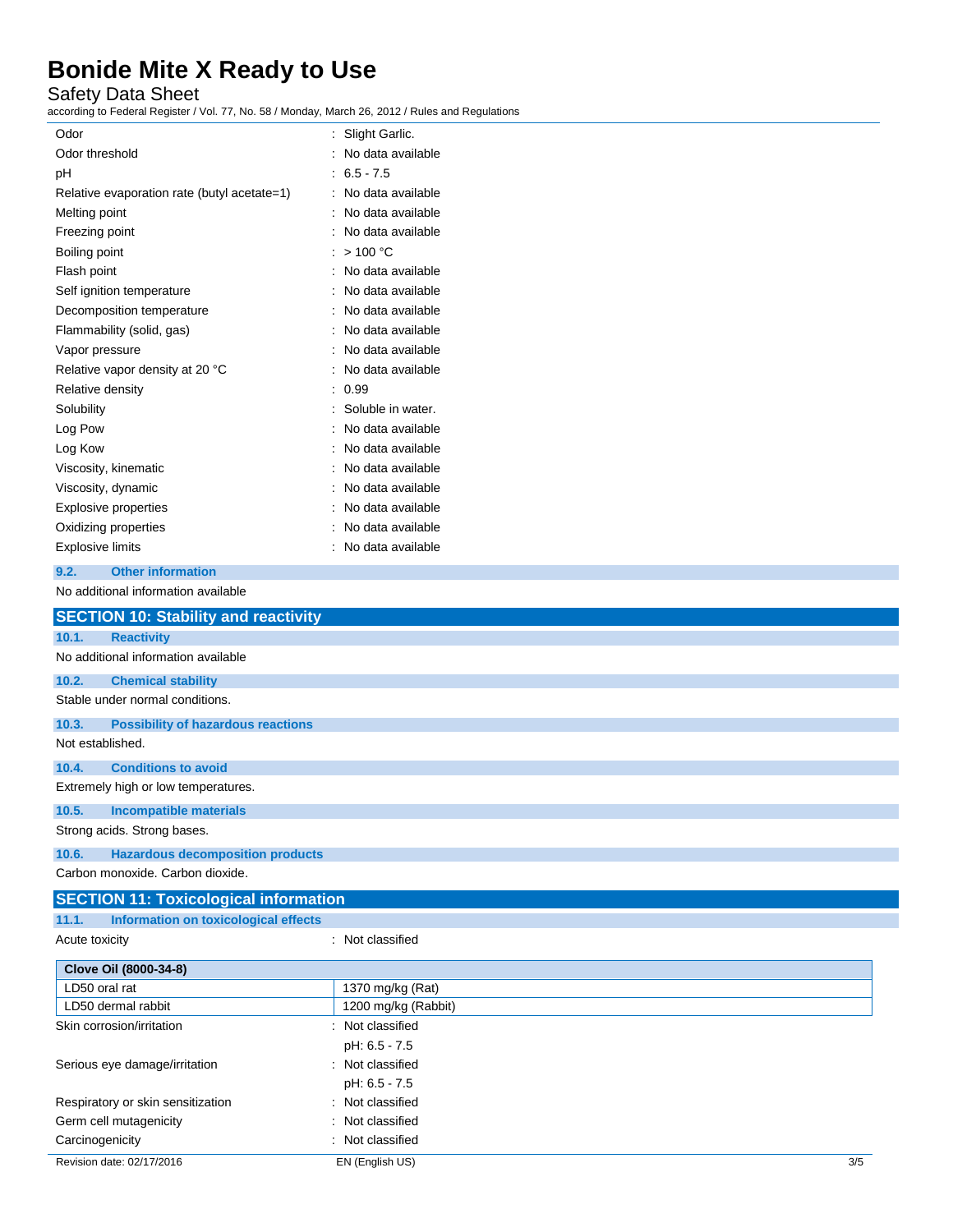Safety Data Sheet

according to Federal Register / Vol. 77, No. 58 / Monday, March 26, 2012 / Rules and Regulations

| Reproductive toxicity<br>Specific target organ toxicity (single exposure)   | Not classified<br>Not classified                                                    |
|-----------------------------------------------------------------------------|-------------------------------------------------------------------------------------|
| Specific target organ toxicity (repeated<br>exposure)                       | Not classified                                                                      |
| Aspiration hazard<br>Potential Adverse human health effects and<br>symptoms | Not classified<br>Based on available data, the classification criteria are not met. |

### **SECTION 12: Ecological information 12.1. Toxicity** No additional information available **12.2. Persistence and degradability Bonide Mite X Ready to Use** Persistence and degradability Not established. **Clove Oil (8000-34-8)** Persistence and degradability **Biodegradability in water: no data available 12.3. Bioaccumulative potential Bonide Mite X Ready to Use** Bioaccumulative potential Not established. **Clove Oil (8000-34-8)** Bioaccumulative potential **No bioaccumulation data available. 12.4. Mobility in soil** No additional information available **12.5. Other adverse effects** Other information  $\qquad \qquad$ : Avoid release to the environment. **SECTION 13: Disposal considerations 13.1. Waste treatment methods** Waste disposal recommendations : Dispose in a safe manner in accordance with local/national regulations. Ecology - waste materials **Example 20** in Avoid release to the environment.

| <b>SECTION 14: Transport information</b>            |                                           |
|-----------------------------------------------------|-------------------------------------------|
| In accordance with DOT                              |                                           |
| No dangerous good in sense of transport regulations |                                           |
| <b>Additional information</b>                       |                                           |
| Other information                                   | : No supplementary information available. |
|                                                     |                                           |

#### **SECTION 15: Regulatory information**

This chemical is a pesticide product regulated by the Environmental Protection Agency and is subject to certain labeling requirements under federal pesticide law. These requirements differ from the classification criteria and hazard information required for safety data sheets, and for workplace labels of non-pesticide chemicals. Following is the hazard information as required on the pesticide label:

**Caution:** Avoid contact with eyes, skin or clothing. In case of contact, immediately flush eyes or skin with plenty of water. Get medical attention if irritation persists. **15.1. US Federal regulations**